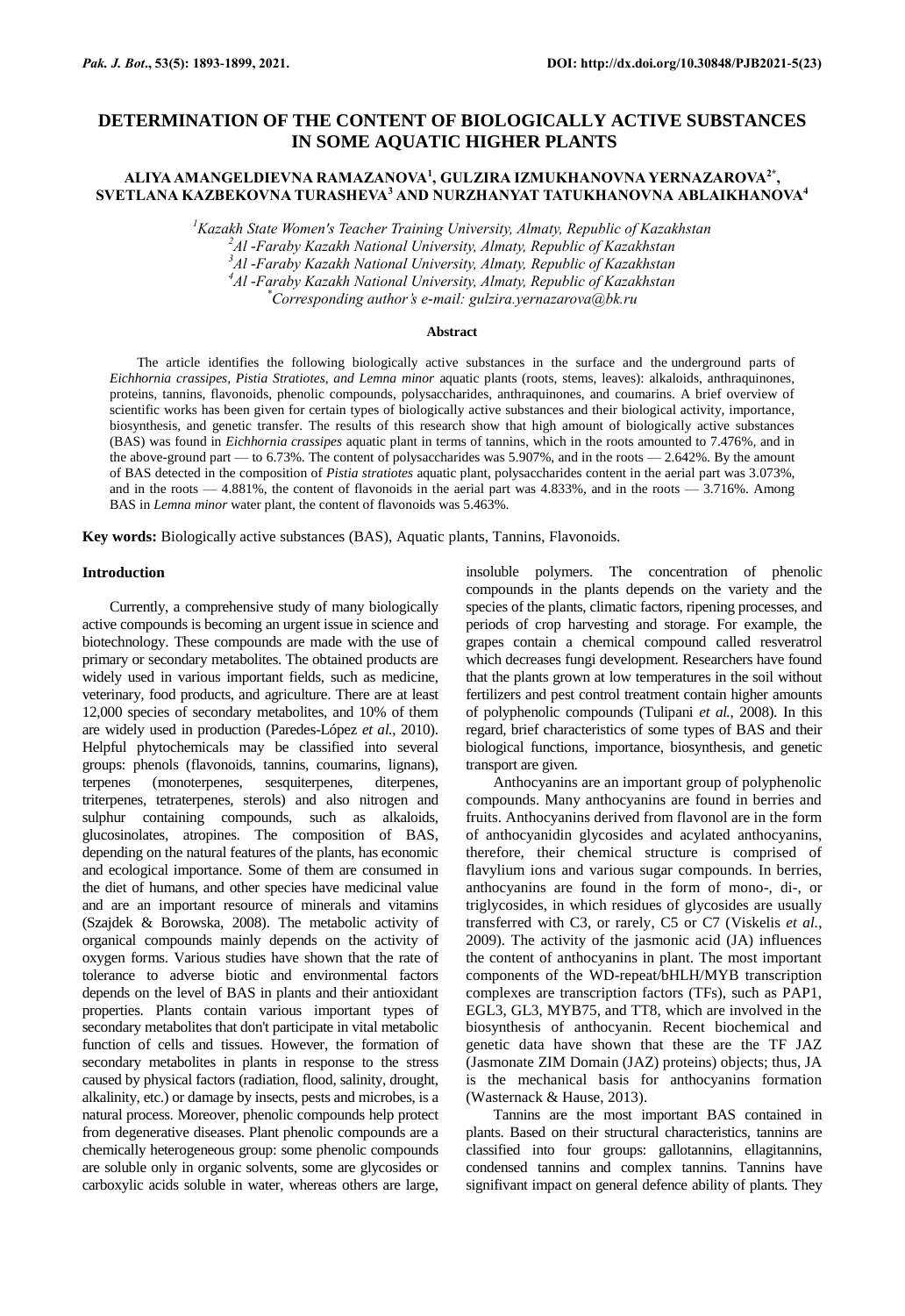are responsible for changing the flavor and color of vegetable fruit. Besides, tannins are found in the leaves of woody plants in the amount of up to  $5 - 10\%$ , and have a protective function in the form of toxicity to herbaceous insects. The toxicity of tannins is the result of producing high levels of reactive forms of oxygen. As a result of feeding animals with plants that are rich in tannins, a decrease occurrs in the digestion of proteins, which, in turn, indicates toxicity. Damage of some plants by insects can have a strong stimulating effect on tannins production, which contributes to the process of induced protection of tannins synthesis (Robil & Tolentino, 2015). Currently, the sensitivity of the genes responsible for the process of woody plants' affection is determined. These genes are induced by the expression of the CT, PtMYB134regulator gene. As mentioned above, ptmyb134 transgenic expression results in the adjustment of CT point; CTS are sharply accumulated but have minimal impact on the accumulation of other flavonoids. The peculiarity of this induction is in the fact that CTs are important components in plant protection (Barbehenn & Constabel, 2011). Flavonoids are low molecular polyphenolic secondary metabolic substances found in the entire plant kingdom. More than 9,000 of their derivatives are involved in the coloring of plant flowers, transport of auxin, inhibition, protection from UV rays, and allelopathic interactions. The biosynthesis of flavonoid compounds consists of condensation by synthase chalcone enzyme for the synthesis of the naringenin chalcone (2,4,6,4 tetrahydroxychalcone) of three P molecules - coumaroyl and malonyl CoA. Subsequently, this contributes to the formation of dihydrochalcones, aurones, flavanones (dihydroflavonols), isoflavones, etc. Due to the variety of physical and chemical properties, these compounds have a wide range of actions in plants, and in animal and bacterial systems. For example, they develop symbiotic relationships between legumes and useful bacteria, and increase the plant biomass (Buer *et al.*, 2007). Under adverse biotic and environmental factors, intracellular signals provide the mechanism of molecular regulation for further developmental process. The activity of the TFs belongs to the elements that contribute to and facilitate gene expression. The genes of flavonoids biosynthesis represent the main MBW (MYB-bHLH-WD40) regulatory systems, which include special organs of r2r3myb family and basic helixloop-helix (bHLH) TF that are responsible for the relationship between the specific regulatory circuits and the WD-recurrent factors. MYB and bHLH components can create various MBW complexes with antistress action. Another important function of flavonoids is the ability to not only protect from harmful abiotic factors but also to increase the amount and the bioavailability of soil nutrients in the conditions of limited nutrient media. In the case of nutrition deficiency in the soil, flavonoids are delivered to the rhizosphere with the carriers of active forms of oxygen for binding with the metals that are required for plant growth and vital activity (Mehrtens *et al.*, 2005).

Alkaloids belong to the largest groups of secondary metabolites, they have diverse structure and ways of biosynthesis, including over 20,000 various molecules; about 20% are synthesized in plants. Alkaloids are nitrogen compounds, and contain heterocyclic rings that contain a nitrogen atom. Crop production has some

advantages that contain small amounts of alkaloids for the humankind (Yang & Stöckigt, 2010).

For example, for the plant named lupine that contains alkaloids of quinolizidine, the use of pesticides is not required. Studies have shown allelopathic activity in the protection of some crops from weeds when cultivated together with alkaloid plants. Some animals use vegetable alkaloids, for example, poisonous frogs effectively use alkaloids not only for protection but also for catching the feed. Ancient Amazon Indians efficiently used bow arrows impregnated with the secretion of poisonous frogs for hunting. At the stage of larvae, *Utetheisa Bella* feeds on legumes, which include *Crotalaria* genus, which is rich in pyrrolizidine alkaloids that have protective functions from various insects. Butterfly larvae for protection from enemies emit poisonous foam from the body, which consists of pyrrolysine alkaloids, and these alkaloids are also passed to adult butterflies during the biotransformation of alkaloids. The dynamics of alkaloids accumulation in plants are directly related to the activity of primary and secondary metabolites, and the activity of response to stressful situations. The concentration of alkaloids in plants becomes high during flowering and growth of leaves (Hantak *et al*., 2013). For example, plants of *Nicotiana* sp. (*Solanaceae*) contain large amounts of nicotinic alkaloids of pyridine that play an important role in protection from various pests. The biosynthesis of nicotine starts in the roots of plants, nicotine is transported via the xylem to the leaves and other parts. Nicotine alkaloids are mainly stored in the vacuoles of the apical meristems of plants. In scientific research, processing the apical meristems of plants *Nicotiana* with auxin significantly reduces the synthesis of nicotine, and processing with dormin increases the synthesis of nicotine twice. Phytohormones of JA are also directly involved in the biosynthesis of nicotine. JA induces nicotine synthesis and its accumulation in plant tissues by activating TFs of the MYC2 and bHLH types, which directly regulates the production of alkaloids by transactivation of the alkaloid biosynthetic genes (Todd *et al*., 2010).

At present, great importance is attached to studying the plants, in which a wide range of BAS is contained, for pharmacological purposes. BAS are involved in the metabolic processes in enzymes, and in various reduction reactions in the organism. Therefore, the aim is to identify BAS in the composition of the aboveground and underground parts of aquatic plants using phytochemical methods. The accumulated experience is recommended to be used for determining the BAS content in some water plants using the optimal methods (Yernazarova *et al.*, 2018).

# **Methods and objects**

The objects of the study were *Eichhornia crassipes, Pistia Stratiotes, Lemna minor* aquatic plants cultivated in a special nutrient medium (at  $25 - 28$ °C), in a light culture room. BAS were identified in the aboveground (leaves and stems) and underground parts (roots) of the experimental plants: alkaloids, anthraquinones, proteins, tannins, coumarins, polysaccharides, steroids, phenolic acids, and flavonoids. The number of plants required for the analysis was weighted by 2 g for identifying a single class of BAS.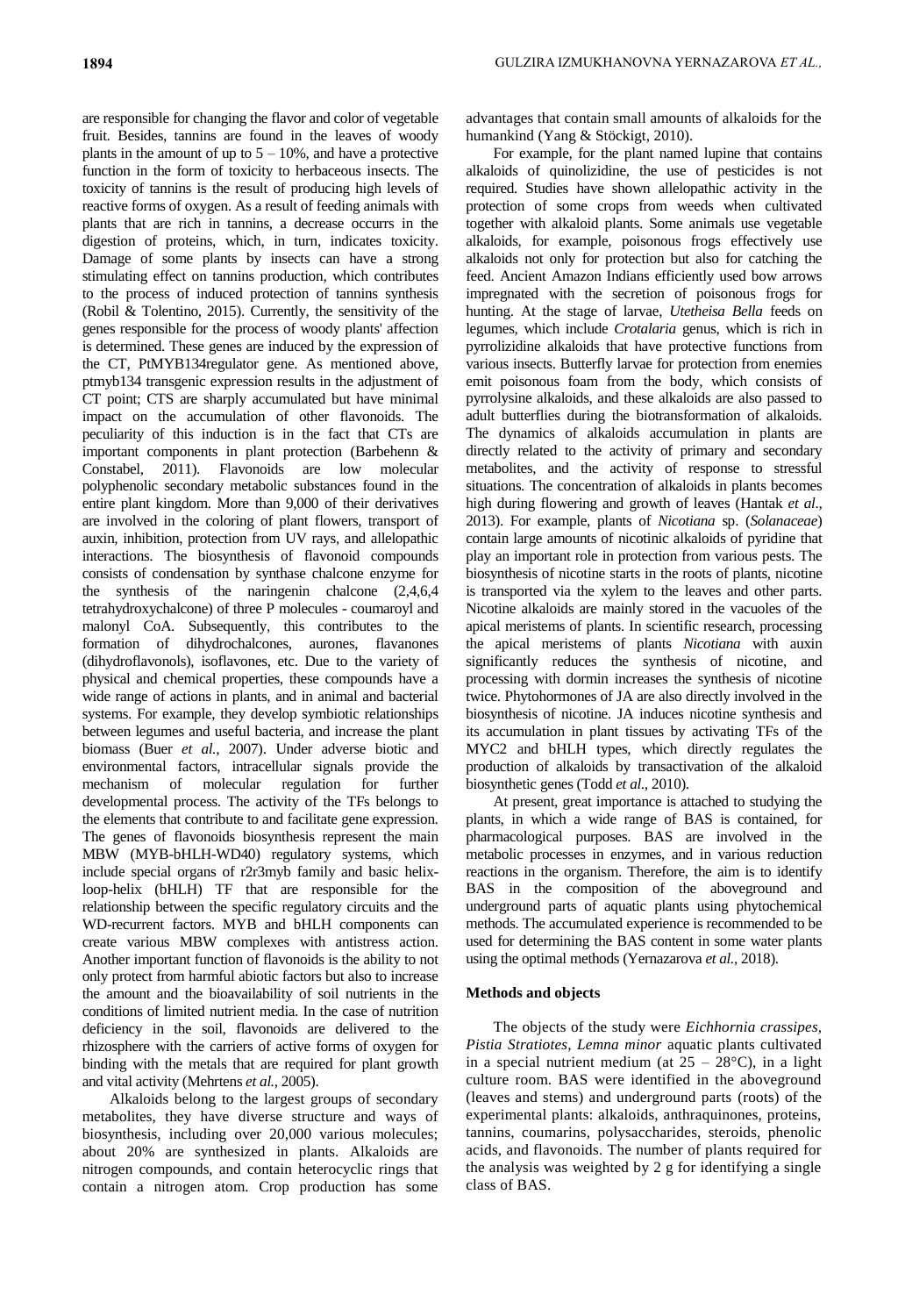The content of alkaloids was identified by reverse titration: a weighed sample of a crushed plant was placed in a 100 ml flask, 5 ml of ammonia solution were added along with 50 ml of ethyl acetate, the mixture was infused with stirring for 2 h. The completeness of alkaloids extraction by ethyl acetate was checked by the absence of opalescence after adding potassium tetraiodomercurate to the dry residue obtained by evaporating 5 ml of the extract and adding 1 ml of 0.5 n sulfuric acid solution to the residue. The obtained extract was filtered, 10 ml of diluted hydrochloric acid were added, then it was alkalized with ammonia solution, and extracted three times with 10 ml of chloroform. The joint extract was evaporated until dry. 15 ml of 95% ethyl alcohol and 20 ml of 0.01 n solution of hydrochloric acid were added to the dry chloroform residue, and the excess of the acid was titrated with 0.01 n solution of sodium hydroxide in the presence of methyl red. The content of alkaloids in percent (X) expressed as absolutely dry raw material was calculated by the following formula:

$$
X = \frac{32.74 (20 - V) 100}{m (100 - W)}
$$

where V was the volume of 0.01 n sodium hydroxide solution used for titration, in milliliters; m was the weight of the raw material sample in grams; and W was the loss of weight after drying raw material in percentage.

The content of anthraquinones was determined using the alkali-ammonia method: an exact weighed sample of the raw materials was placed in a 100 ml flask, 15 ml of 10% sulfuric acid were added, and the mixture was heated with backflow condenser on a boiling water bath for 1 h. After that, it was cooled, 50 ml of ethyl acetate were added through the condenser, and boiled for 1 h. The extract was cooled and filtered in a separatory funnel, 20 ml of alkaline ammonia solution were added, and the mixture was stirred for 5 to 7 min. After complete stratification, the red transparent bottom layer was drained. Treatment was repeated until the alkali-ammonia layer stopped coloring, the extract was stirred. The optical density of the obtained alkali-ammonia extract was measured at the wavelength of 525 nm in a cuvette with a layer thickness of 10 mm, using the alkali-ammonia solution as a reference solution. The content of anthraquinone derivatives expressed as chrysophanic acid was calculated according to the following formula:

$$
X = \frac{C \cdot 100 \cdot 100 \cdot 100}{m (100 - W)}
$$

where C was the contents of anthraquinone derivatives in 1 ml of the tested solution determined using the calibration graph, in grams; m was the weight of the sample of raw material in grams; and W was the weight loss after raw material drying in percent. The calibration curve was built by the solutions of cobalt chloride dried until a constant weight was reached, assuming that 1% solution of cobalt chloride by its optical density at the wavelength of 525 nm corresponded to 4.3 mg of chrysophanic acid in 1 l of an alkali-ammonia solution. The alkali-ammonia solution was

prepared as follows: 50 g of sodium hydroxide were dissolved with stirring in 870 ml of purified water. After cooling, 80 ml of concentrated ammonia solution were added, and the solution was stirred.

The content of proteins was determined using the ninhydrine method: 20 ml of purified water was added to an exact weighed sample, the mixture was infused at room temperature for 24 h, and filtered. 10 ml of ninhydrine reagent were added to 10 ml extract, the mixture was heated for 15 min on a water bath at  $80 85^{\circ}$ C, then cooled noting the color of the resulting solution, and measuring its optical density with a spectrophotometer at a wavelength of 540 nm in a cuvette with the layer thickness of 10 mm. The water purified with ninhydrine reagent was used as a reference solution. Using the calibration curve, the content of proteins in the analyzed raw material was determined.

$$
X = \frac{C \cdot 50 \cdot 25 \cdot 100 \cdot 100}{2 \cdot m \cdot 10 \cdot (100 - W)}
$$

where C was the concentration of proteins found by the calibration curve; m was the weight of raw material in grams; and W was the weight loss after drying of the raw material in percent.

The ninhydrine reagent was prepared as follows: 4 g of ninhydrine, 76 g of tin chloride, 150 ml of dioxane, and 50 ml of acetate buffer (pH=5.0) were thoroughly mixed.

The content of tannins was determined using permanganatometry: an exact weighed sample of the raw material was placed in a conical 100 ml flask, 50 ml of hot water were added, and the mixture was heated on a boiling water bath for 2 h. The water extract was decanted, 50 ml of hot water were added to the raw material in the flask, and the raw material was reextracted as stated above. The combined extract was filtered in a 100 ml measuring flask, topping up the solution with purified water to the mark. 10 ml of the resulting solution were transferred to a conical 500 ml flask, 100 ml of purified water, 10 ml of a solution of sulphonic acid were added, and the solution was titrated with constant stirring by a 0.02M solution of potassium permanganate until golden yellow color appeared. In parallel, 10 ml of sulphonic acid were titrated in 100 ml of purified water. 1 ml of 0.02 M solution of potassium permanganate corresponded to 0.004157 g of hydrolyzed  $t$ annins expressed as tannin. The content of tannins  $(X)$  in percent, expressed as absolutely dry raw material, was calculated using the following formula:

$$
X = \frac{(V_1 - V_2) \cdot 0.004157 \cdot V \cdot 100 \cdot 100}{V_3 \cdot m \cdot (100 - W)}
$$

where  $V_1$  was the volume of 0.02 M solution of potassium permanganate used for titration of the extract, in milliliters;  $V_2$  was the volume of 0.02 M solution of potassium permanganate used for titration in the reference experiment, in milliliters;  $V_3$  was the volume of the extract used for titration, in milliliters; V was the volume of the extract in milliliters; m was the weight of the raw material in grams; and W was the weight loss after drying the raw material in percentage.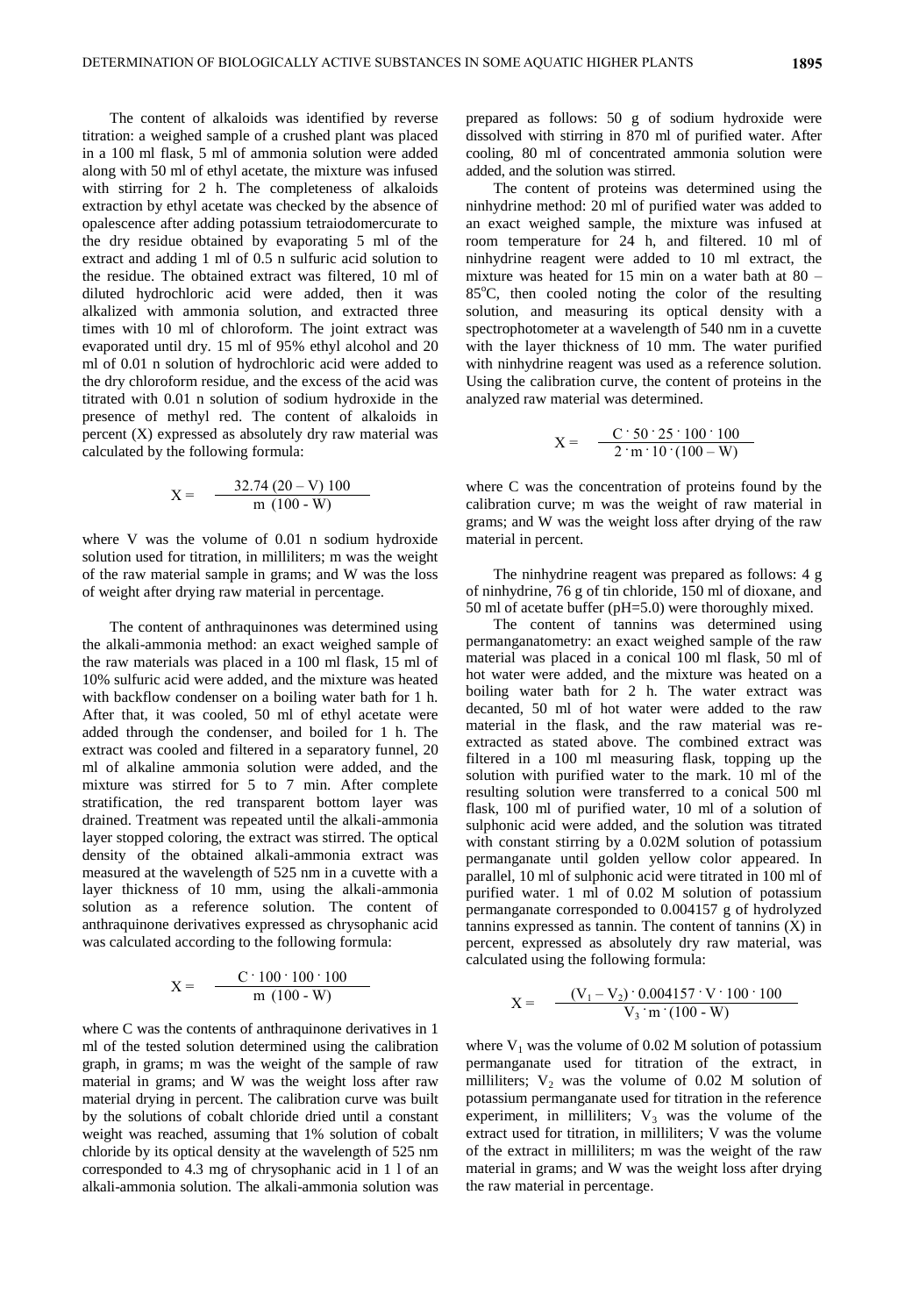The solution of sulphonic acid was prepared as follows: 1 g of indigo carmine was dissolved in 25 ml of concentrated sulfuric acid and carefully topped to 1 l with purified water.

The content of coumarins was determined using the following method: an exact weighed sample of crushed material was placed in a 100 ml flask, 50 ml of chloroform were added, and the mixture was heated with stirring for 2 h on a boiling water bath with a backflow condenser, then filtered through a paper filter. 20 ml of the filtrate were placed in a separatory funnel, 1 g of sodium chloride was added, the mixture was shaken for 5 min, and filtered. The chloroform extract was evaporated on a boiling water bath until dry. The dry residue was dissolved in 10 ml of 96% ethyl alcohol and quantitatively transferred with 10 ml of 96% ethyl alcohol in a 25 ml volumetric flask, and the solution was topped up with 96% ethyl alcohol to the mark. 5 ml of the analyzed solution were placed in a 50 ml volumetric flask, the volume was topped up with 96% alcohol to the mark, and stirred. The optical density of the solution was measured at the wavelength of 272 nm in a cuvette with a layer thickness of 10 mm, using 96 % ethanol as the reference solution. The content of coumarin derivatives in the absolutely dry raw material expressed as CO in percent was calculated by the following formula:

$$
X = \frac{D \cdot 25 \cdot [50] \cdot 100 \cdot [100]}{734 \cdot 20 \cdot m \cdot [5] \cdot [(100 - W)]}
$$

where D was the optical density of the tested solution at  $\lambda_{\text{max}}$  272 nm; 734 was the rate of coumarin CO absorption at  $\lambda_{\text{max}}$  272 nm; m was the weight of the weighed sample of the raw material, in grams; and W was the weight loss after drying raw material in percent.

The content of polysaccharides was determined by the gravimetric method: an exact weighed sample of crushed material was placed in a 100 ml flask, 50 ml of purified water were added, the flask was connected to the backflow condenser and boiled with stirring on a water bath for 1 h, then cooled. Extraction with water was repeated twice within 30 min in the same conditions. The water extracts were combined and filtered into a 250 ml volumetric flask through three layers of gauze. The filter was washed with purified water, topping up the solution of purified water to the mark. 25 ml of the resulting solution were placed in a centrifuge tube, 75 ml of 95% ethyl alcohol were added, the mixture was stirred, heated on a water bath at a  $60^{\circ}$ C for 5 min. After 30 min, the contents were centrifuged at 5,000 rpm for 30 min. The supernatant was filtered under vacuum through glass filter POR 16 dried to constant weight. After that, sediment was quantitatively transferred to the same filter and washed with 15 ml of 95 % ethyl alcohol. The filter with the sediment was dried at  $100 - 105^{\circ}$ C to constant weight. The content of polysaccharides expressed as absolutely dry raw materials in percent (X) was calculated by the following formula:

$$
X = \frac{(m_2 - m_1) \cdot 250 \cdot 100 \cdot (100)}{m \cdot 25 \cdot (100 - W)}
$$

where  $m_1$  was the weight of the filter, in grams;  $m_2$  was the weight of the filter with the sediment, in grams; m was the weight of the sample of raw material in grams; and W was the weight loss after drying raw material, in percent.

The content of steroids was determined by the following method: an exact weighed sample of raw materials was placed in a Soxhlet apparatus, and degreased with 300 ml of chloroform; then the raw material was extracted with 300 ml of 80 % methanol. The extraction fluid was distilled, the extract was evaporated in vacuum until obtaining a thick extract, which was then dried in vacuum at  $50 - 60^{\circ}$ C. The dry extract was placed on column ( $d = 7$ ,  $h = 70$  cm) with aluminum oxide of activity degree III by Brockmann, elution was performed first with methanol, then with butanol saturated with water until negative reaction to steroidal saponins was reached. The eluates were joined and transferred into a pre-weighed round-bottom 100 ml flask. They were evaporated in vacuum at  $55 - 60^{\circ}$ C until dry. The resulting precipitate was dried at 100 – 105oC until constant weight was reached and weighed. The sum of steroid saponins  $(X)$  in percent, expressed as absolutely dry raw material, was calculated by the following formula:

$$
X = \frac{m_1 \cdot 100 \cdot 100}{m_2 \cdot (100 - W)}
$$

where  $m_2$  was the weight of the weighed sample of raw material in grams;  $m_1$  was the weight of the dry residue in grams; and W was the loss of weight after drying raw material in percent.

The content of phenolic acids was determined by the following method: an exact weighed sample of crushed material was placed in a round bottom flask, 50 ml of 70 % ethyl alcohol were added, and the mixture was extracted on a boiling water bath for 2 h. Then the mixture was cooled, filtered into a 100 ml measuring flask, and topped up to the mark with ethyl alcohol. The optical density of the obtained solution was measured at the wavelength of 290 nm in a cuvette with a layer thickness of 10 mm, using 96 % ethanol as the reference solution. The content of phenolic acids in the raw material in percent (X) expressed as absolutely dry raw material was calculated by the following formula:

$$
X = \frac{D \cdot V_1 \cdot 100 \cdot 100}{510 \cdot V_2 \cdot m \cdot (100 - W)}
$$

where D was the optical density of the tested solution at the wavelength of 290 nm;  $V_1$  was the volume of the tested solution in milliliters;  $V_2$  was the volume of the aliquot of the tested solution in milliliters; m was the weight of raw material in grams; W was the weight loss after drying raw material, in percent; and 510 was the rate of CO solution absorption at the wavelength of 290 nm for gallic acid.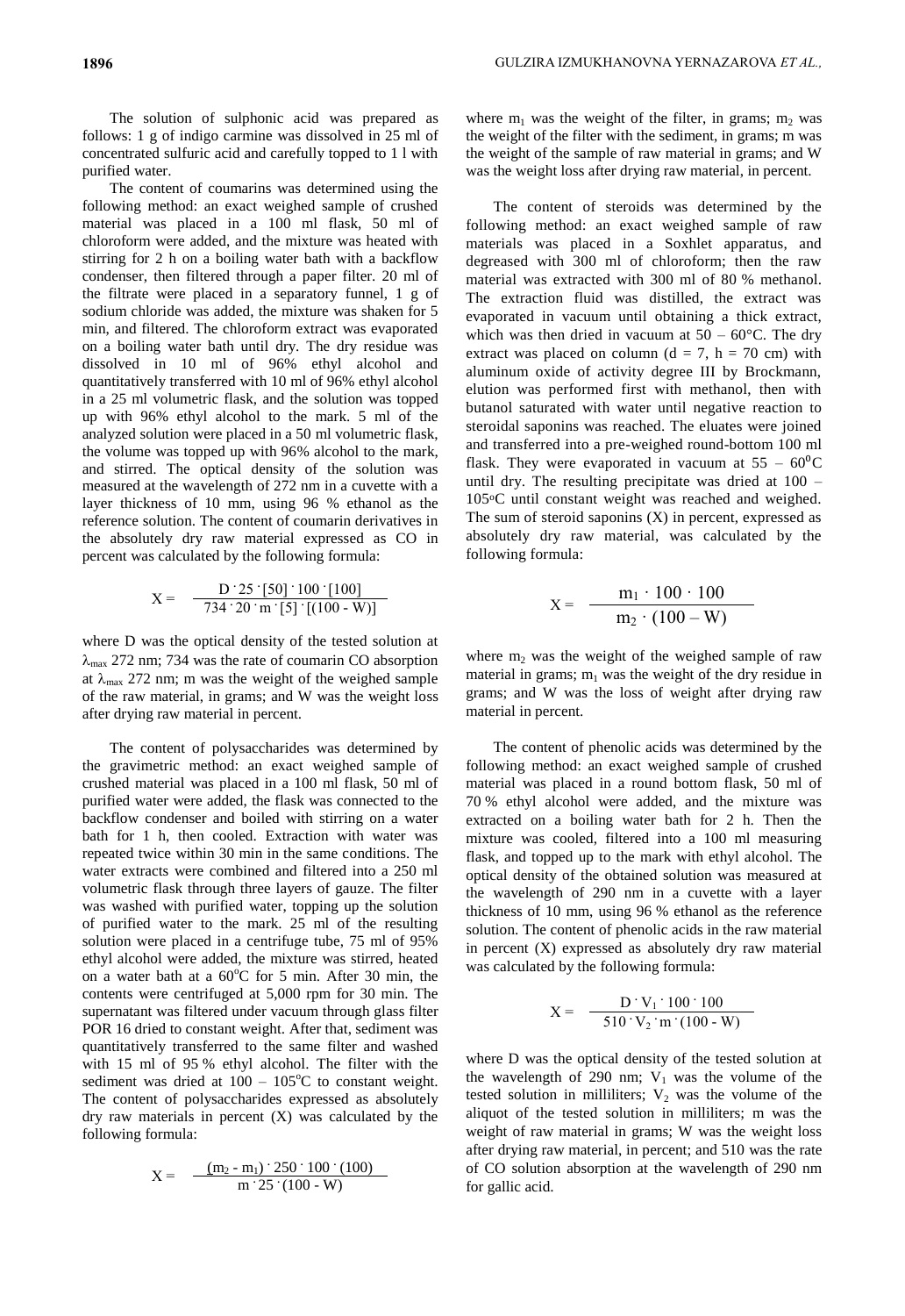The content of flavonoids was determined by spectrophotometry: an exact weighed sample of crushed material was placed in a 150 ml flask with a ground glass joint, 30 ml of 90% ethyl alcohol containing 1% concentrated hydrochloric acid were added, the flask was connected to the backflow condenser, heated on a boiling water bath for 1 h, cooled to room temperature, and the mixture was filtered through a paper filter into a 100 ml volumetric flask. Extraction was repeated 2 more times as described above, filtering through the same filter into the same volumetric flask; the filter was washed with 90 % ethyl alcohol, and the filtrate was topped up with the same alcohol to the mark (solution A). 2 ml of solution A were placed in a 25 ml volumetric flask, and 1 ml of 1% solution of aluminum chloride in 95 % ethyl alcohol was added; the solution was topped up with the same solvent to the mark. 20 min later, the optical density of the solution was measured on a spectrophotometer at the wavelength of 430 nm in a cuvette with 10 mm layer thickness. The reference was the solution that consisted of 2 ml of solution A topped up with 95 % ethyl alcohol to the mark in a 25 ml volumetric flask. The content of total flavonoids expressed as quercetin and absolutely dry raw material in percent  $(X)$  was calculated by the following formula:

$$
X = \frac{D \cdot 100 \cdot 100 \cdot 25 \cdot 100}{764.6 \cdot m \cdot 2 \cdot (100 \cdot W)}
$$

where D was the optical density of the tested solution; 764.6 was the absorption rate of the combination of quercetin and aluminum chloride at 430 nm; W was the weight loss after drying raw material, in percent; and m was the weight of the sample of raw material in grams (Muzychkina *et al.*, 2004; Muzychkina *et al.*, 2010).

#### **Results and Discussion**

Some plants and prokaryotes can synthesize various biologically active compounds. These may be primary metabolites, which are necessary for the vital functions of the organisms, including photosynthesis and energy consumption; there is also a wide variety of molecules called secondary metabolites. These compounds have important functions in nature, they are used for protection from predators or competitors, and have other ecological values (Šavikin *et al*., 2009).

While the biosynthesis properties of primary metabolites are the same in eucaryotes and procaryotes, significant differences exist for second metabolites. Understanding these metabolic processes is important for regulating the phytochemical biosynthesis of the necessary substances in plants, and their efficient use in medicine and food industry (Pinto *et al.*, 2007).

The study was aimed at identifying BAS in the aboveground and underground parts of aquatic plants using phytochemical methods.

The objects of the study were BAS in the aboveground and underground parts of *Eichhornia crassipes, Pistia Stratiotes,* and *Lemna minor* aquatic plants (roots, stems, and leaves).



Fig. 1. The amount of BAS found in *Eichhornia crassipes* aquatic plant.



Fig. 2. The amount of BAS found in *Pistia stratiotes* aquatic plant*.*



Fig. 3. The amount of BAS found in *Lemna minor* aquatic plant*.*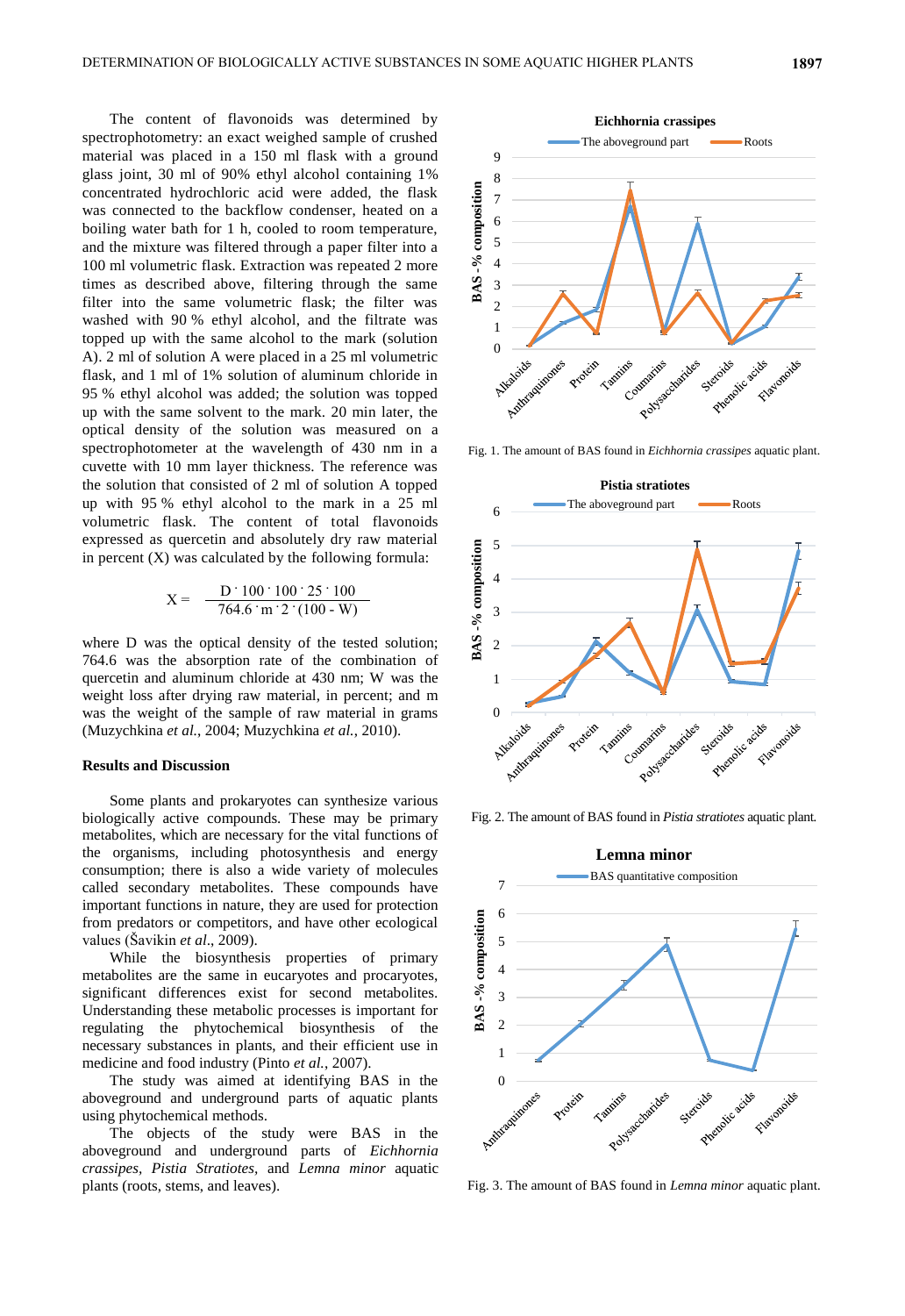As shown in Fig. 1, in the Eichhornia crassipes aquatic plant, tannins are the most abundant; their share in the roots is 7.476%, and in the aboveground part  $-6.73$ %. It was found that the content of polysaccharides was 5.907%, and 2.642% in the roots; in the comparable average quantities, the share of flavonoids in the aboveground part was 3.388%, and in the roots — 2.515%; the share of anthraquinones in the aboveground part was 2.594%, and in the roots — 1.216%, and the share of phenolic acids in the aboveground part was 2.263%, and in the roots — 1.064%. It was found that the minimum identified content of BAS was as follows: alkaloids in the aboveground part  $-$  0.184%, and in the roots  $-$  0.131%; protein in the aboveground part  $-1.849\%$ , and in the roots  $-0.732\%$ , coumarins in the above ground part  $-0.822\%$ , and in the roots — 0.714%; steroids in the aboveground part –  $0.241\%$ , and in the roots  $-0.286\%$ . The composition of the plants of *Eichhornia crassipes* was represented by various data in the studies of scholars concerning the peculiarities of use for various useful purposes due to the presence of impurities in various BAS. Many researchers studied the antimicrobial activity of various plant extracts. Using diffuse bioanalysis, the methanol extracts of *Eichhornia crassipes* were tested against microbes (bacteria and fungi), blue-green algae, and cyanobacteria that caused pond bloom.

In practice, in *Eichhornia crassipes* with various concentrations of microelements, such as silver, copper, chromium, cadmium, mercury, nickel, lead, zinc, the following enzymes were activated within 21 days: catalase, peroxidase, superoxide dismutase, and odeferoxamine (Malar *et al.*, 2016). The methanol extracts from the leaves of the *Eichhornia crassipes* plants were made in two different concentrations (10% and 15%) in the form of smears; the therapeutic properties were studied and tested on rats. In injuries treatment, it showed better results, compared to the variant with observation.

It was noted that in *Pistia stratiotes*, the amount of BAS also in parts of the plant was different. From the data in Figure 2 above, it was found that the greatest share in BAS was taken by polysaccharides and flavonoids. The content of polysaccharides in the aboveground part was 3.073%, and in the roots  $-4.881%$ , and of flavonoids  $-$ 4.833% in the aboveground part, and 3.716% in the roots. According to the sources, an increased content of tannins in high quantities was observed during the flowering of plants. Tannins provide protection from phytophages, fungicides, and chemical and mutation factors. They also protect plants from various infections during spraying and fertilization. According to studies of scientists, it was found that in plants, the amount of tannins was high, since high solar radiation contributed to increasing the content of tannins. The decrease in the amount of tannins continues from the period of fertility to the end of the vegetation period (Isebe, 2016). During the study, it was found that the average content of tannins in the aboveground part was 1.182%, and 2.686% in the roots, the minimum content of alkaloids in the aboveground part was 0.192%, and 0.279% in the roots, the content of anthraquinones in the aboveground part was 0.925%, and 0.480% in the roots, the content of coumarins in the aboveground part was 0.573%, and 0.651% in the roots, the content of steroids in the aboveground part was 1.458%, and 0.928% in the roots,

and the content of phenolic acid in the aboveground part was 1.53%, and 0.841% in the roots. Due to the accumulation of various active substances in the *Pistia stratiotes* plants, their medicinal properties, etc., they are cultivated specifically for obtaining various products. As the demand for medicines increases over time, there is a need for transforming traditional medicine into a modern pharmaceutical industry for the production of medicinal preparations. The allelopathic effect of the plants is the most efficient source of weed control. Besides, it may be noted about *P. Stratiotes* that this aquatic plant has a high potential in weed control and weed inhibition. Some allelochemical substances cause apoptosis of the vascular cells by producing active forms of oxygen that act as molecules that signal about changes in the hormonal balance during seed growth (Kireyeva & Kitova, 2006). *Pistia Stratiotes* is used as a substrate in the production of biogas. Given the high speed of biogas during inoculation, the average methane content is 58 – 68%, and the concentration of diethyl ketone, butyl, isobutyl, valeric and isovaleric acids is high. The inoculum significantly exceeds the efficiency of inclusion. After adding bacteria to the plant material, they may be used as biofuel, which also contributes to the reduction of water pollution, weed control, elimination of energy problems, and protection of aqueous ecosystems (Khan *et al*., 2014).

In *Lemna minor* aquatic plant, quantitative dosages of anthraquinones, proteins, tannins, polysaccharides, steroids, phenols, and flavonoids were found.

By the results of the study in Figure 3, the BAS in *Lemna minor* water plant are flavonoids, the content of which was 5.463%, polysaccharides (the average content of 4.892%), tannins (the average content of 3.43%), proteins (the average content of 2.054%), and the minimum amounts were as follows: anthraquinones —  $0.741\%$ , steroids  $-$  0.749%, and phenolic acids  $-$ 0.378%. The studies of the active properties of *Lemna minor* plant by scientists may be efficiently used in the production of foodstuffs with high content of protein and pectin in plants (Klimova, 2015).

# **Conclusion**

Research results show that the highest amount of BAS was found in *Eichhornia crassipes* aquatic plant in terms of tannins, which in the roots amounted to 7.476%, and in the aboveground part — to 6.73%. The content of polysaccharides was 5.907%, and in the roots — 2.642%. By the amount of BAS detected in *Pistia stratiotes* aquatic plant, the content of polysaccharides in the aboveground part was 3.073%, and in the roots — 4.881%, the content of flavonoids in the aboveground part was  $4.833\%$ , and in the roots  $-3.716\%$ . The BAS in *Lemna minor* water plant were flavonoids, the content of which was 5.463%.

Chemical compounds with certain properties were found in the leaves and roots of aquatic plants; this contributed to the creation of new highly-effective domestic phytodrugs. Thus, higher aquatic plants are promising for further study because they represent the new source of BAS in the drug development.